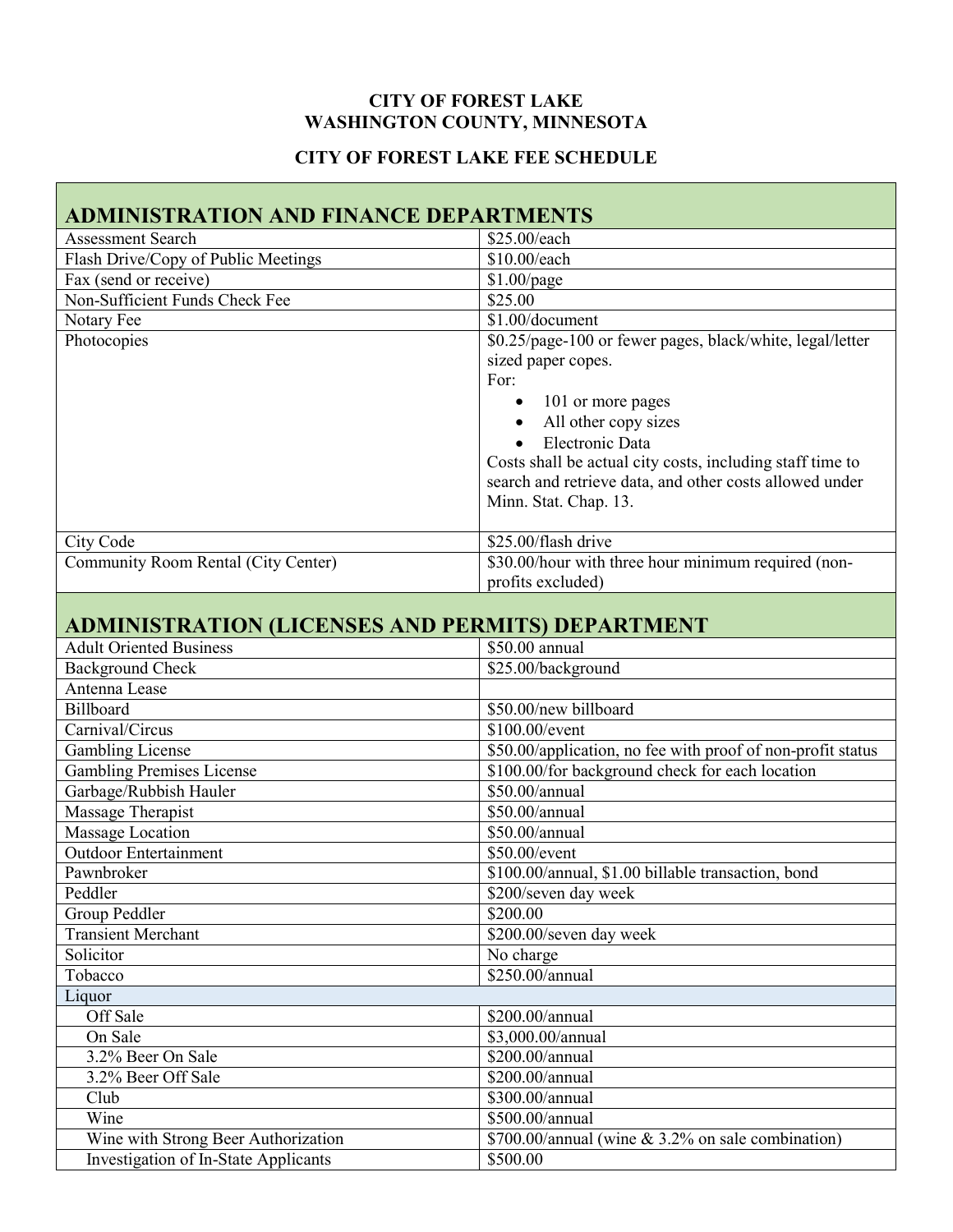| Investigation of Out-of-State Applicants<br>Billed to Applicant, not to exceed \$10,000.00                                                                       |                                                                                                                         |  |  |  |  |
|------------------------------------------------------------------------------------------------------------------------------------------------------------------|-------------------------------------------------------------------------------------------------------------------------|--|--|--|--|
| Set Up                                                                                                                                                           | \$100.00/annual                                                                                                         |  |  |  |  |
| Brewer Taproom On Sale                                                                                                                                           | \$500.00/annual                                                                                                         |  |  |  |  |
| <b>Brewpub Off Sale</b>                                                                                                                                          | \$200.00/annual                                                                                                         |  |  |  |  |
| <b>Brewpub On Sale</b>                                                                                                                                           | \$200.00/annual                                                                                                         |  |  |  |  |
| <b>Brewery Off Sale</b>                                                                                                                                          | \$200.00/annual                                                                                                         |  |  |  |  |
| Microdistillery Cocktail Room                                                                                                                                    | \$700.00/annual                                                                                                         |  |  |  |  |
| Microdistillery Off Sale                                                                                                                                         | \$200.00/annual                                                                                                         |  |  |  |  |
| Sunday On Sale                                                                                                                                                   | \$200.00/annual                                                                                                         |  |  |  |  |
| <b>Culinary Class</b>                                                                                                                                            | \$100.00/annual                                                                                                         |  |  |  |  |
|                                                                                                                                                                  |                                                                                                                         |  |  |  |  |
| <b>AIRPORT COMMISSION</b>                                                                                                                                        |                                                                                                                         |  |  |  |  |
| Hangar E                                                                                                                                                         | \$125.00/month                                                                                                          |  |  |  |  |
| Hangar Lease Transfer                                                                                                                                            | \$200.00/transaction                                                                                                    |  |  |  |  |
| Non-Commercial Leased Land                                                                                                                                       | \$0.103/sq. ft./year                                                                                                    |  |  |  |  |
|                                                                                                                                                                  | \$280.00 flat charge per unit                                                                                           |  |  |  |  |
| Commercial Use Leased Land                                                                                                                                       | \$0.155 sq. ft./year                                                                                                    |  |  |  |  |
|                                                                                                                                                                  |                                                                                                                         |  |  |  |  |
|                                                                                                                                                                  | \$280.00 flat charge per unit                                                                                           |  |  |  |  |
|                                                                                                                                                                  | The \$280.00 rent increase is designed to fund the cost increase associated with constructing and maintaining the paved |  |  |  |  |
|                                                                                                                                                                  |                                                                                                                         |  |  |  |  |
| runway. It is the goal of the City Council to eliminate this rent increase in 2026, or earlier if Airport revenues are<br>sufficient to pay the increased costs. |                                                                                                                         |  |  |  |  |
|                                                                                                                                                                  |                                                                                                                         |  |  |  |  |
| Tie Downs                                                                                                                                                        |                                                                                                                         |  |  |  |  |
|                                                                                                                                                                  |                                                                                                                         |  |  |  |  |
| Monthly                                                                                                                                                          | \$45.00/month                                                                                                           |  |  |  |  |
| Daily<br>\$2.00/day                                                                                                                                              |                                                                                                                         |  |  |  |  |
|                                                                                                                                                                  |                                                                                                                         |  |  |  |  |
|                                                                                                                                                                  |                                                                                                                         |  |  |  |  |
| <b>BUILDING CONSTRUCTION (PERMITS AND LICENSES) DEPARTMENT</b>                                                                                                   |                                                                                                                         |  |  |  |  |
| <b>Building Permit Fee</b>                                                                                                                                       |                                                                                                                         |  |  |  |  |
|                                                                                                                                                                  | Permit fee to be based on job cost valuation or a fixed fee as stated in this schedule. The determination of value or   |  |  |  |  |
|                                                                                                                                                                  | valuation shall be made by the building official. The value to be used in computing the building permit and plan        |  |  |  |  |
| review fees shall be the total of all construction work for which the permit is issued, as well as all finish work,                                              |                                                                                                                         |  |  |  |  |
|                                                                                                                                                                  | painting, roofing, electrical, plumbing, heating, air conditioning, elevators, fire-extinguishing systems and any other |  |  |  |  |
| permanent equipment.                                                                                                                                             |                                                                                                                         |  |  |  |  |
| Valuation Based Permit Fee Schedule                                                                                                                              | See EXHIBIT A for fees                                                                                                  |  |  |  |  |
| Fixed Fee Schedule for One and Two Family Dwellings                                                                                                              |                                                                                                                         |  |  |  |  |
| Attic Insulation                                                                                                                                                 | \$50.00                                                                                                                 |  |  |  |  |
| Deck                                                                                                                                                             | \$100.00                                                                                                                |  |  |  |  |
| Drain Tile                                                                                                                                                       | \$75.00                                                                                                                 |  |  |  |  |
| Fence (over seven (7) feet)                                                                                                                                      | \$75.00                                                                                                                 |  |  |  |  |
| Siding, Residential Single-family                                                                                                                                | \$100.00                                                                                                                |  |  |  |  |
| Siding, Residential Multi-family                                                                                                                                 | \$60.00/unit                                                                                                            |  |  |  |  |
| Roofing, Residential Single-family                                                                                                                               | \$100.00                                                                                                                |  |  |  |  |
| Roofing, Residential Multi-family                                                                                                                                | \$60.00/unit                                                                                                            |  |  |  |  |
| Swimming Pool, Above Ground                                                                                                                                      | \$100.00                                                                                                                |  |  |  |  |
| Swimming Pool, Below Ground                                                                                                                                      | \$150.00                                                                                                                |  |  |  |  |
| Window and/or Door Replacement                                                                                                                                   | \$25.00/window-door, \$100.00 Maximum                                                                                   |  |  |  |  |
| <b>Demolition Permit</b>                                                                                                                                         |                                                                                                                         |  |  |  |  |
| Base Fee: Parcels not connected to City utilities                                                                                                                | \$25.00                                                                                                                 |  |  |  |  |
| Base Fee: Parcels connected to City utilities                                                                                                                    | \$50.00                                                                                                                 |  |  |  |  |
| <b>Escrow Fee</b>                                                                                                                                                | \$1.00/sq. ft. along with signed Demolition Assessment                                                                  |  |  |  |  |
|                                                                                                                                                                  | Agreement                                                                                                               |  |  |  |  |
|                                                                                                                                                                  | <b>OR</b>                                                                                                               |  |  |  |  |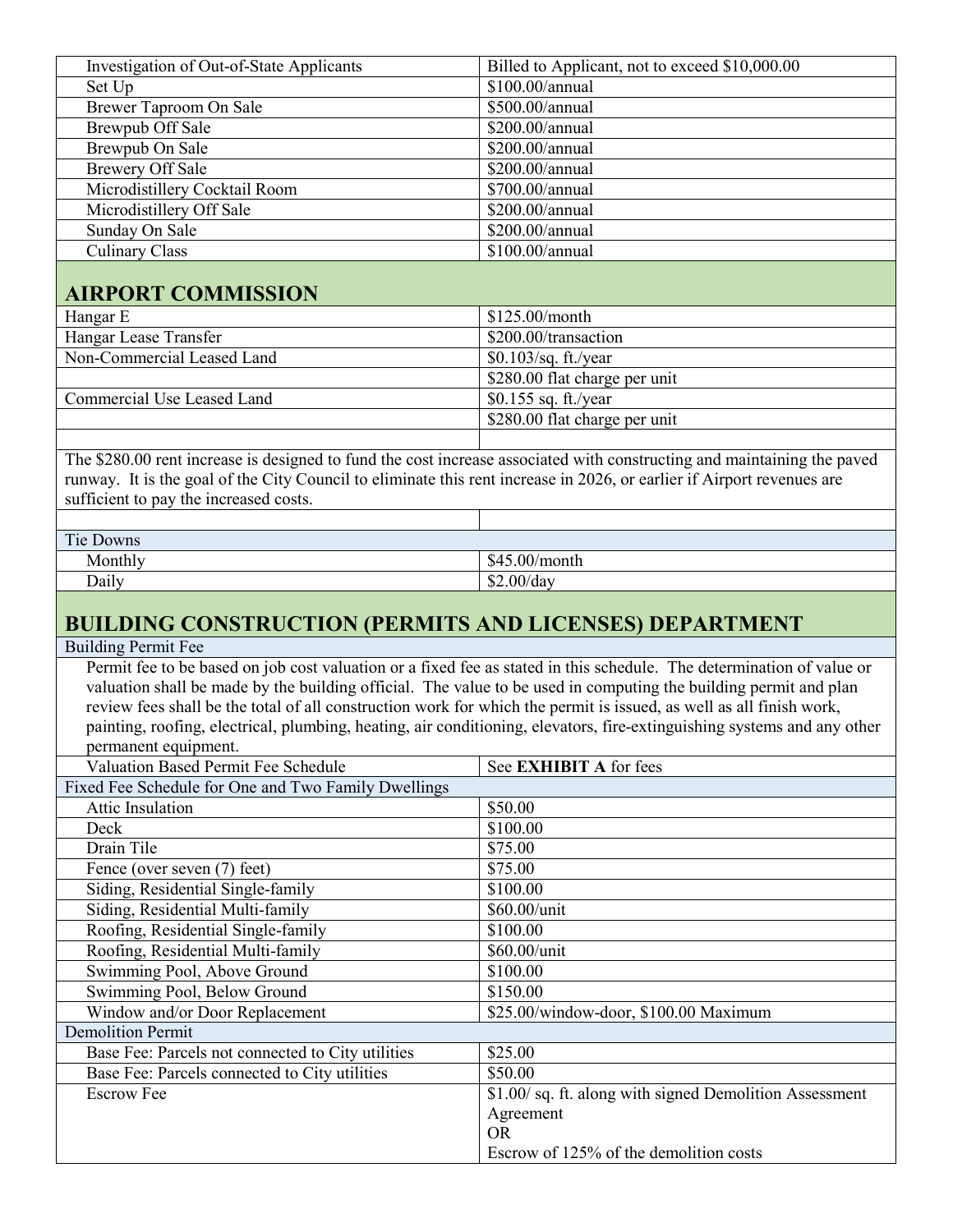| Manufactured Home Permit Fee (manufactured home park)                                                                                          |                                                                                                                        |  |  |  |  |
|------------------------------------------------------------------------------------------------------------------------------------------------|------------------------------------------------------------------------------------------------------------------------|--|--|--|--|
| New installation or replacement (valuation based fee                                                                                           |                                                                                                                        |  |  |  |  |
| scheduled to be applied for manufactured homes                                                                                                 | \$100.00                                                                                                               |  |  |  |  |
| installations outside of parks)                                                                                                                |                                                                                                                        |  |  |  |  |
| Moving Permit Fee                                                                                                                              |                                                                                                                        |  |  |  |  |
| Moving a building within or into the City                                                                                                      | \$50.00                                                                                                                |  |  |  |  |
| Salon Compliance Inspection                                                                                                                    |                                                                                                                        |  |  |  |  |
| Building code compliance inspection when required for                                                                                          |                                                                                                                        |  |  |  |  |
| license requirements                                                                                                                           | \$55.00                                                                                                                |  |  |  |  |
| <b>Building Service Equipment Fees</b>                                                                                                         |                                                                                                                        |  |  |  |  |
| Plumbing - Residential*                                                                                                                        | \$50.00 plus \$9.00/fixture                                                                                            |  |  |  |  |
| $\overline{\text{Pl}}$ umbing - Commercial*                                                                                                    | \$85.00 plus 2% of estimated job cost                                                                                  |  |  |  |  |
| Mechanical - Residential*                                                                                                                      | \$25.00/piece of equipment (\$50.00 minimum fee)                                                                       |  |  |  |  |
| Mechanical - Commercial*                                                                                                                       | \$75.00 plus 2% of estimated job cost                                                                                  |  |  |  |  |
| *A state surcharge of one-half mill (.0005) of the fee or \$1.00 (whichever is greater) is charged on all fixed fee                            |                                                                                                                        |  |  |  |  |
|                                                                                                                                                |                                                                                                                        |  |  |  |  |
| permits as set by the State of Minnesota.                                                                                                      |                                                                                                                        |  |  |  |  |
|                                                                                                                                                |                                                                                                                        |  |  |  |  |
| <b>OTHER BUILDING AND PERMITTING FEES</b>                                                                                                      |                                                                                                                        |  |  |  |  |
| <b>Inspection Fees</b>                                                                                                                         |                                                                                                                        |  |  |  |  |
| Inspections outside normal business hours                                                                                                      | \$80.00/hour, two (2) hour minimum                                                                                     |  |  |  |  |
| Reinspections                                                                                                                                  | \$55.00/hour, one (1) hour minimum                                                                                     |  |  |  |  |
| Investigation Fee - Work Without Permit                                                                                                        |                                                                                                                        |  |  |  |  |
| Whenever any work for which a city permit is required has commenced without first obtaining a permit, a special                                |                                                                                                                        |  |  |  |  |
|                                                                                                                                                | investigation shall be made before a permit will be issued. An investigation fee, in addition to the permit fee, shall |  |  |  |  |
| be collected whether or not a permit is subsequently issued. The investigation fee shall be equal to the amount of                             |                                                                                                                        |  |  |  |  |
|                                                                                                                                                | the permit fee required by this schedule. The payment for such investigation fee shall not exempt any person from      |  |  |  |  |
| compliance with all other provisions of this code nor from any penalty prescribed by law.                                                      |                                                                                                                        |  |  |  |  |
| Plan Review Fee                                                                                                                                |                                                                                                                        |  |  |  |  |
| When a building permit is required and a plan is required to be submitted, a plan review fee shall be paid. Plan                               |                                                                                                                        |  |  |  |  |
| review fees for all buildings shall be 65% of the building permit fee. The fee for similar plans shall be 25% of the                           |                                                                                                                        |  |  |  |  |
| normal building permit fee as defined in MSBS, Section 1300.                                                                                   |                                                                                                                        |  |  |  |  |
| The plan review fees specified are separate fees from the building permit fees specified and are in addition to the                            |                                                                                                                        |  |  |  |  |
| permit fees. Plan review fees will be charged for any plan review even if a permit is not issued.                                              |                                                                                                                        |  |  |  |  |
| When submittal documents are incomplete or change so as to require additional plan review, or when the project                                 |                                                                                                                        |  |  |  |  |
| involves deferred submittal items, an additional plan review fee shall be charged at the above rate.                                           |                                                                                                                        |  |  |  |  |
| Expiration of a plan review: Applications for which no permit is issued within 180 days following the date of                                  |                                                                                                                        |  |  |  |  |
| application shall expire by limitation; plans and other documentation submitted for review may thereafter be                                   |                                                                                                                        |  |  |  |  |
|                                                                                                                                                | returned to the applicant or destroyed by the building official. The building official may extend the time for action  |  |  |  |  |
| by the applicant for a period not exceeding 180 days upon request of the applicant with evidence that                                          |                                                                                                                        |  |  |  |  |
| circumstance beyond the applicant's control have prevented required action. No application shall be extended                                   |                                                                                                                        |  |  |  |  |
|                                                                                                                                                | more than once. In order to renew action on an application after expiration, the applicant shall resubmit plans and    |  |  |  |  |
| pay a new plan review fee.                                                                                                                     |                                                                                                                        |  |  |  |  |
| Refund Fee                                                                                                                                     |                                                                                                                        |  |  |  |  |
| The building official may authorize refunding any fee paid under this schedule that was erroneously paid or                                    |                                                                                                                        |  |  |  |  |
| collected.                                                                                                                                     |                                                                                                                        |  |  |  |  |
|                                                                                                                                                |                                                                                                                        |  |  |  |  |
| The building official may authorize refunding not more than 80% of the permit fee paid when no work has been                                   |                                                                                                                        |  |  |  |  |
| done under an issued permit.<br>The building official shall not authorize refunding of the plan review fee when an application for a permit is |                                                                                                                        |  |  |  |  |
| withdrawn or cancelled after a plan review has been completed.                                                                                 |                                                                                                                        |  |  |  |  |
| The building official shall not authorize refunding any fee paid except on written application filed by the original                           |                                                                                                                        |  |  |  |  |
| permittee not later than 180 days after the date of the fee payment.                                                                           |                                                                                                                        |  |  |  |  |
| Renewal Fee                                                                                                                                    |                                                                                                                        |  |  |  |  |
|                                                                                                                                                |                                                                                                                        |  |  |  |  |
| Permits renewed within six (6) months after a permit has expired shall be charged a permit renewal fee of \$25.00.                             |                                                                                                                        |  |  |  |  |
| Permits not renewed within six (6) months after a permit has expired and work remains incomplete shall be                                      |                                                                                                                        |  |  |  |  |
| charged as required for a new permit.                                                                                                          |                                                                                                                        |  |  |  |  |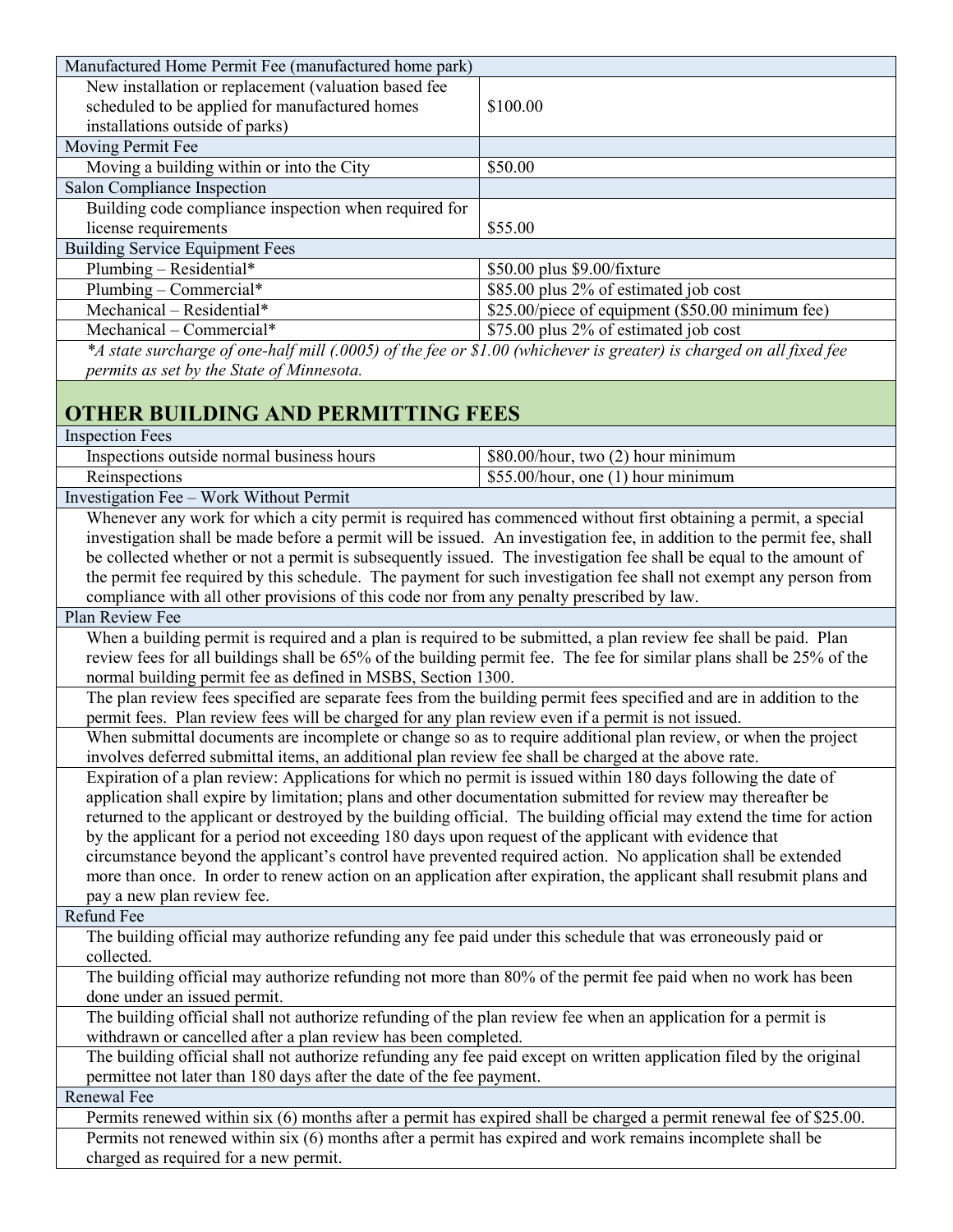Licenses Gas Installer License  $\Big|$  \$50.00/annual Excavator License  $\sim$  \$50.00/annual

#### **FIRE (INSPECTIONS) DEPARTMENT** Fire Permit Fee Permit fee to be based on job cost valuation or a fixed fee as stated in this schedule. The determination of value or valuation shall be made by the fire official. The value to be used in computing the fire permit and fire plan review shall be the total of all work for which the permit is issued. Required Construction Permits Fire Suppression and Fire Alarm Permit (valuation based) See **EXHIBIT A** Plan Review 65% of permit fee Temporary Tent or Canopy (as defined by State Fire Code) \$50.00/tent or canopy Construction Permits Required in MNFC Section 105.7 See **EXHIBIT A** Required Operational Permits Fire Code Inspection Initial Inspection and Follow Up Inspection No charge All Subsequent Reinspections  $\left| \int_{0}^{\infty} 550.00/\text{hour (one (1) hour minimum)} \right|$ After Hours Inspections<br>
Inspections Without Assigned Fee \$80.00/hour (two (2) hour minimum)<br>
\$80.00/hour (two (2) hour minimum)  $$50.00/h$ our (one (1) hour minimum) Open Burning Permit No charge Fireworks/Pyrotechnic Display \$250.00/event Retail Sale of Fireworks \$250.00/application Hazardous Material (storage tank) \$4,150.00/tank Permits Required in IFC Section 105.6 \ \ \ \ \ \$100.00\times \$100.00\times \$100.00\times \$100.00\times \$100.00\times \$100.00\times \$100.00\times \$100.00\times \$100.00\times \$100.00\times \$100.00\times \$100.00\times \$100.0 Permit Reinspection (upon request revoked permit holder) \$55.00/hour (one (1) hour minimum) Double Permit Two (2) times normal fee Daycare Inspection  $\left| \frac{1}{50.00}{\text{inspection}} \right|$ Investigation Fee – Work Without Permit Whenever any work for which a city permit is required has commenced without first obtaining a permit, a special investigation shall be made before a permit will be issued. An investigation fee, in addition to the permit fee, shall be collected whether or not a permit is subsequently issued. The investigation fee shall be equal to the amount of the permit fee required by this schedule. The payment for such investigation fee shall not exempt any person from compliance with all other provision of this code nor from any penalty prescribed by law. Plan Review Fee When a fire permit is required and a plan is required to be submitted, a plan review fee shall be paid. Plan review fees shall be 65% of the fire permit fee. The plan review fees specified are separate fees from the building permit fees specified and are in addition to the permit fees. Plan review fees will be charged for any plan review even if a permit is not issued. When submittal documents are incomplete or change so as to require additional plan review, or when the project involves deferred submittal items, an additional plan review fee shall be charged at the above rate. Expiration of a plan review: Applications for which no permit is issued within 180 days following the date of application shall expire by limitation; plans and other documentation submitted for review may thereafter be returned to the applicant or destroyed by the fire official. The building official may extend the time for action by the applicant for a period not exceeding 180 days upon request of the applicant with evidence that circumstances beyond the applicant's control have prevented required action. No application shall be extended more than once. In order to renew action on an application after expiration, the applicant shall resubmit plans and pay a new plan review fee.

Refund Fee

 The fire official may authorize refunding any fee paid under this schedule that was erroneously paid or collected. The fire official may authorize refunding not more than 80% of the permit fee paid when no work has been done under an issued permit.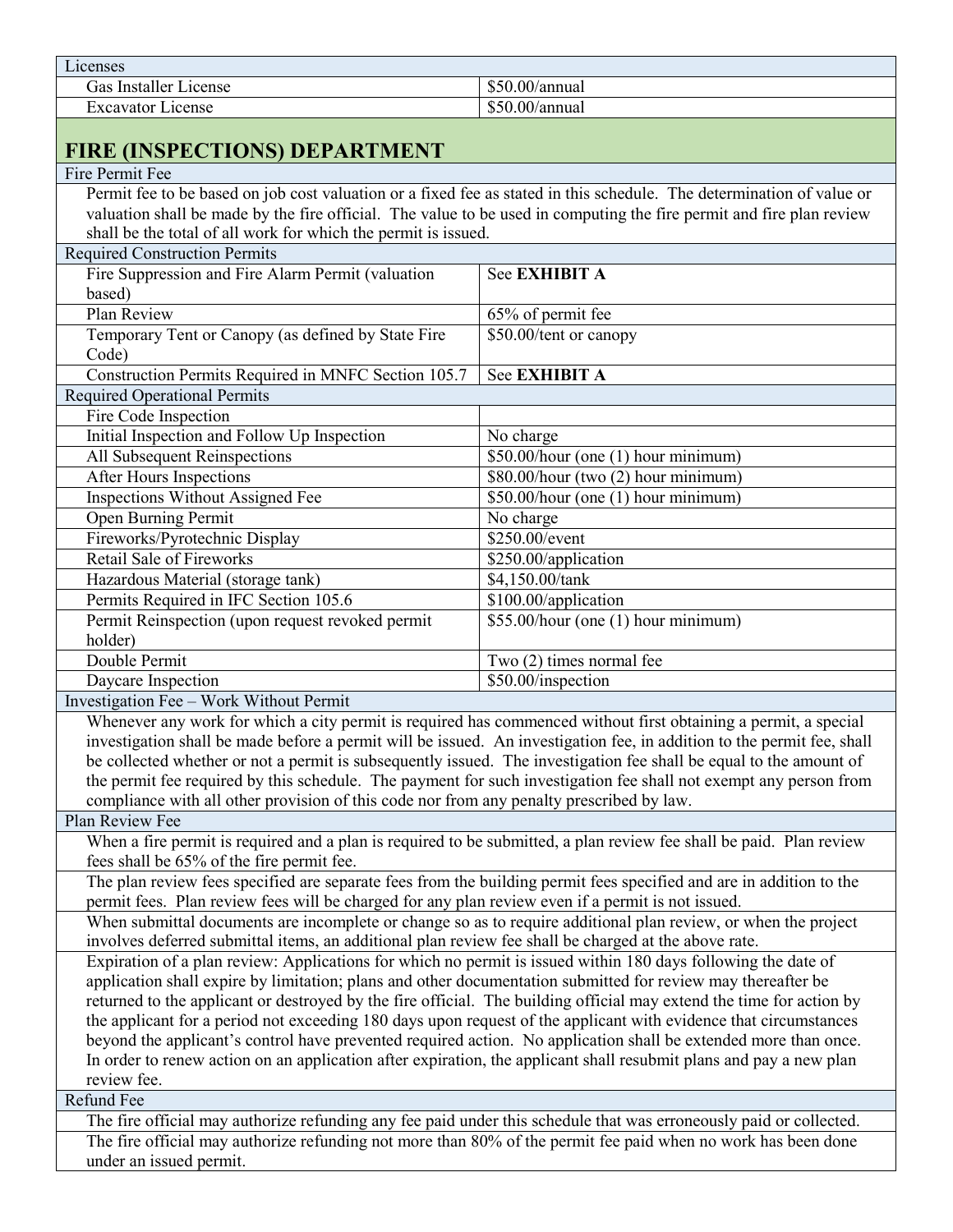The fire official shall not authorize refunding of the plan review fee when an application for a permit is withdrawn or cancelled after a plan review has been completed.

 The fire official shall not authorize refunding any fee paid except on written application filed by the original permittee not later than 180 days after the date of the fee payment.

#### Renewal Fee

 Permits renewed within six (6) months after a permit has expired shall be charged a permit renewal fee of \$25.00. Permits not renewed within six (6) months after a permit has expired and work remains incomplete shall be charged as required for a new permit.

# **PARK AND RECREATION DEPARTMENT**

Arts in the Park Booth Fees

| Full season rate: \$200.00; Single night rate: \$40.00 |  |  |  |  |
|--------------------------------------------------------|--|--|--|--|
| Full season rate: \$90.00; Single night rate: \$20.00  |  |  |  |  |
| Seasonal rate: \$65.00; Single night rate: \$15.00     |  |  |  |  |
| No charge                                              |  |  |  |  |
|                                                        |  |  |  |  |
| Full day rental: \$95.00; Half day rental: \$65.00     |  |  |  |  |
| \$150.00/event/day                                     |  |  |  |  |
| \$15.00/hr                                             |  |  |  |  |
| $$30.00\text{/plot}$                                   |  |  |  |  |
| \$150.00                                               |  |  |  |  |
|                                                        |  |  |  |  |
| \$15.00/field/day                                      |  |  |  |  |
| \$15.00/hour                                           |  |  |  |  |
| \$15.00/hour                                           |  |  |  |  |
|                                                        |  |  |  |  |

## **PLANNING AND ZONING DEPARTMENT**

| Comprehensive Guide Plan Amendment Application Fee    | \$4,000.00                                   |
|-------------------------------------------------------|----------------------------------------------|
| Conditional Use Permit (includes site plan review)    | \$1,000.00                                   |
| <b>Conditional Use Permit Amendment</b>               | \$500.00                                     |
| Interim Use Permit                                    | \$1,000.00                                   |
| Rezoning                                              | \$1,000.00                                   |
| Documents                                             |                                              |
| Comprehensive Guide Plan                              | Cost of production $+$ tax                   |
| Zoning Ordinance                                      | Cost of production $+$ tax                   |
| Other Studies and Ordinances                          | $\overline{\text{Cost}}$ of production + tax |
| <b>Zoning Maps</b>                                    |                                              |
| Color $8-1/2x11$                                      | $$5.00 + tax$                                |
| Color 11x17                                           | $$10.00 + tax$                               |
| Color $17x20$                                         | $$15.00 + tax$                               |
| Color $24x36$                                         | $$20.00 + tax$                               |
| Color $35x39$                                         | $$25.00 + tax$                               |
| GIS Map                                               | $$3.20 + tax$                                |
| Environmental Assessment Worksheet; Escrow fee – City | \$10,000.00                                  |
| <b>Consultant Services</b>                            |                                              |
| Certificate of Compliance                             | \$50.00                                      |
| Certificate of Compliance; Seasonal Sales             | \$250.00                                     |
| <b>Grading Permit</b>                                 |                                              |
| 50-100 Cubic Yards                                    | \$50.00                                      |
| More Than 100 Yards                                   | \$500.00                                     |
| Planned Unit Development                              |                                              |
| Concept Plan                                          | \$500.00                                     |
| Preliminary Plan                                      | \$1,500.00                                   |
| Plus Per Acreage Charge                               | \$20.00/acre                                 |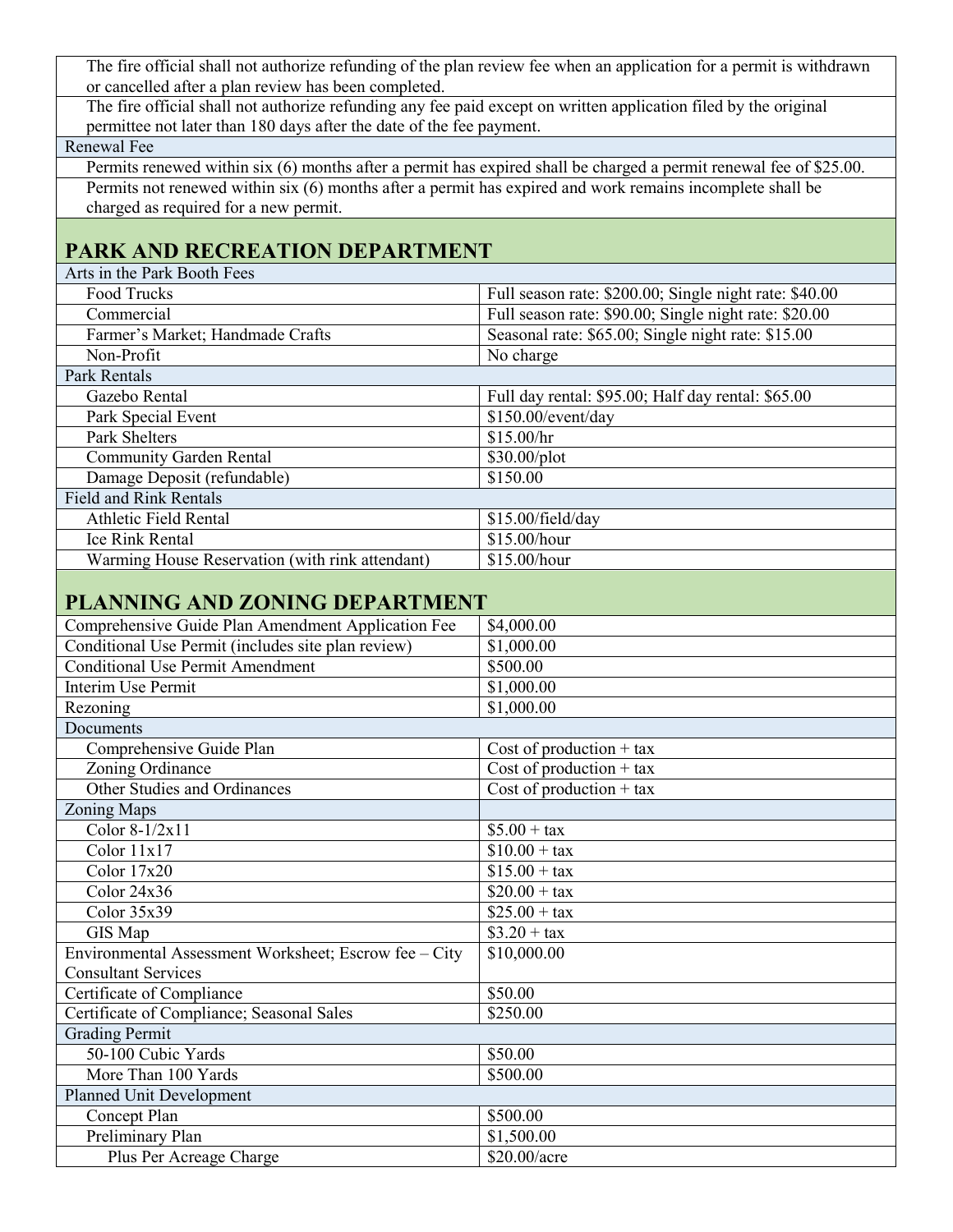| Final Plan                                              | \$1,000.00                              |
|---------------------------------------------------------|-----------------------------------------|
| <b>PUD</b> Amendment                                    | \$1,000.00                              |
| Signs                                                   |                                         |
| Valuation Exceeding \$2,000.00                          | See EXHIBIT A                           |
| Valuation Under \$2,000.00                              | \$50.00                                 |
| <b>Temporary Banner Permit</b>                          | No Charge                               |
| <b>Site Plan Review</b>                                 |                                         |
| Site: Less Than One (1) Acre                            | \$500.00                                |
| Site: One (1) Acre or More                              | \$1,000.00                              |
| Site Plan Amendment                                     | \$500.00                                |
| Subdivision                                             |                                         |
| Concept Plan                                            | \$500.00                                |
| Preliminary Plat                                        | \$1,000.00                              |
| Residential                                             | Add \$10.00 per residential unit        |
| Commercial/Industrial                                   | Add \$50.00 per unit                    |
| <b>Final Plat</b>                                       | \$500.00                                |
| Minor Subdivision                                       | \$500.00                                |
| Administrative - Lot Line Adjustment                    | \$250.00                                |
| Other Subdivision (waive of subdiv per State Statute)   | \$250.00                                |
| Lot Combination                                         | \$250.00                                |
| Vacation of ROW Easement                                | \$250.00                                |
| Variance                                                | \$500.00                                |
| Zoning Ordinance Text Amendment                         | \$1,000.00                              |
| Single Family Landscape Escrow (pd w/bldg permit)       | \$1,000.00 per unit                     |
| Single Family Erosion Control Escrow (pd w/bldg permit) | \$1000.00 per unit                      |
| Park Dedication Fee per Housing Unit - Residential      | \$2,500.00                              |
| Park Dedication Fee - Commercial                        | \$2,500.00 base and \$2,500.00 per acre |
| Tree Mitigation Fee                                     | \$75.00 per caliper inch                |
| Development Fees                                        | <b>See EXHIBIT B</b>                    |
| <b>City Staff and Consulting Billing</b>                |                                         |

 For applications which include excessive staff time, services performed by City personnel will be billed at two –and one-half (2.5) the actual payroll hourly rate. Services provided by City consultants will be billed at the current consultant rates. All recording fees will be billed at the current rate.

# **POLICE DEPARTMENT**

| Recording on CD/DVD                                  | \$10.00                            |
|------------------------------------------------------|------------------------------------|
| <b>Background Check</b>                              | \$25.00                            |
| <b>Finger Printing</b>                               | \$20.00                            |
| Lock-out (opening a locked vehicle)                  | \$25.00                            |
| Parking Ticket (violation on city street 2AM to 6AM) | \$35.00                            |
| Municipal Parking Lot Violation                      | \$35.00                            |
| Photos (on CD)                                       | \$10.00                            |
| Photos (hard copy)                                   | \$0.25 per page                    |
| Police Reports                                       | \$0.25 per page                    |
| Body Worn Camera Video on DVD or USB drive (when     | $$20.00$ pre-payment + staff costs |
| instituted)                                          |                                    |

City Staff and Consulting Billing

Services provided by City consultants will be billed at the current consultant rates. All recording fees will be billed at the current rate. Costs for providing data in response to a request under Minn. Stat. Cha. 13 shall be those allowed by state statute and as shown under the Administration and Finance Departments section of this fee schedule.

# **PUBLIC WORKS DEPARTMENT**

Right-of-Way Permit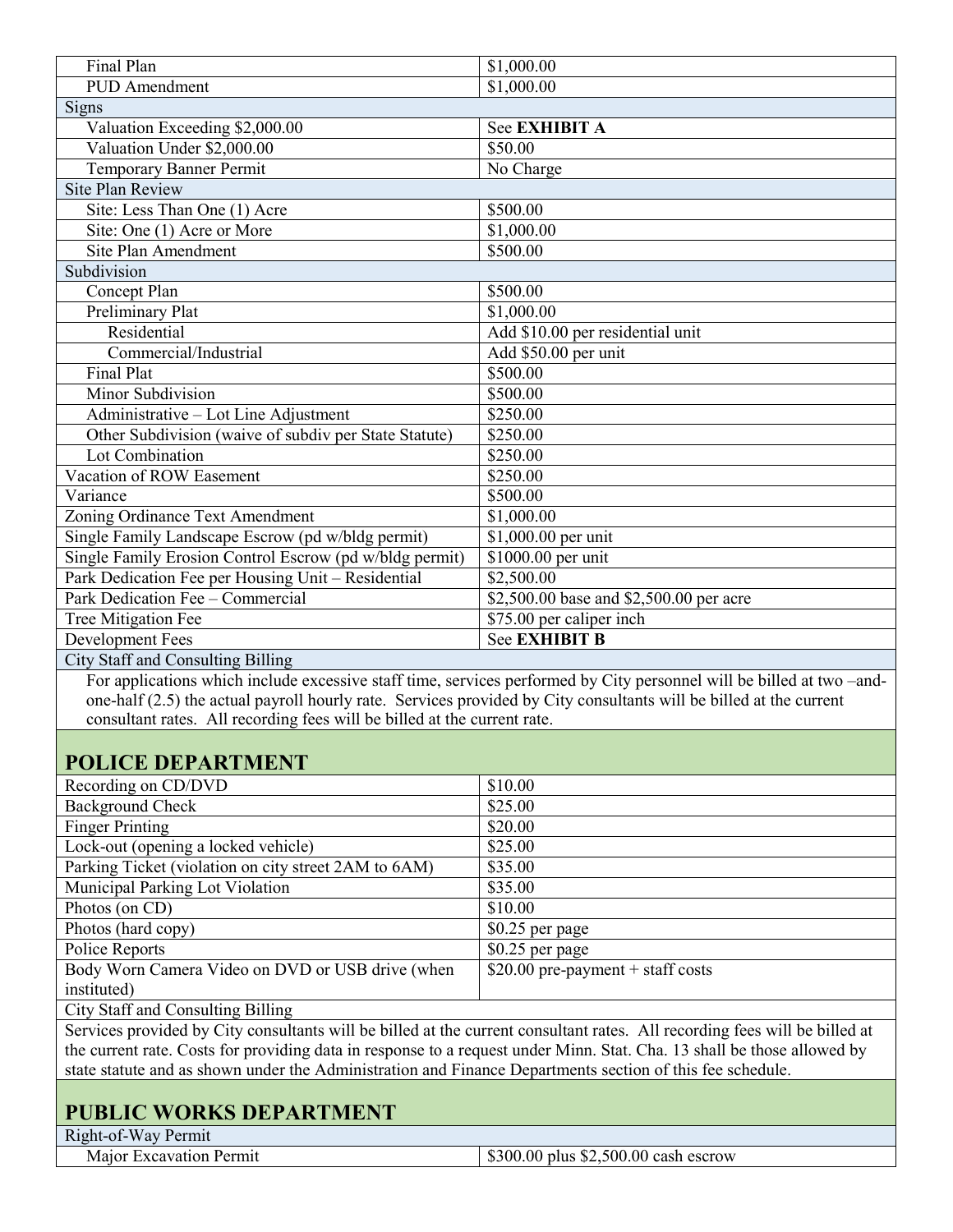| Minor Excavation Permit<br>$$100.00$ per permit / $$500.00$ annual permit |                                                   |  |  |  |  |
|---------------------------------------------------------------------------|---------------------------------------------------|--|--|--|--|
| <b>Small Wireless Facility</b>                                            | \$100.00                                          |  |  |  |  |
| Equipment: Per Hour Charge (does not include operator)                    |                                                   |  |  |  |  |
| Weed Whip                                                                 | \$5.00                                            |  |  |  |  |
| 21-in Push Mower                                                          | $\sqrt{$9.00}$                                    |  |  |  |  |
| Paint Striper                                                             | \$22.00                                           |  |  |  |  |
| 3-in Water Pump                                                           | \$24.00                                           |  |  |  |  |
| <b>Brush Chipper</b>                                                      | \$25.00                                           |  |  |  |  |
| <b>Equipment Trailer</b>                                                  | \$25.00                                           |  |  |  |  |
| Plate Compactor                                                           | \$25.00                                           |  |  |  |  |
| Asphalt Saw                                                               | \$25.00                                           |  |  |  |  |
| Zero Turn Mower                                                           | \$30.00                                           |  |  |  |  |
| 1-Ton Dump Truck                                                          | \$35.00                                           |  |  |  |  |
| <b>Asphalt Roller</b>                                                     | \$35.00                                           |  |  |  |  |
| 12 Foot Wing Mower                                                        | \$35.00                                           |  |  |  |  |
| Front Mount Mower                                                         | \$35.00                                           |  |  |  |  |
| Pick Up Truck                                                             | \$35.00                                           |  |  |  |  |
| <b>Groundmaster Mower</b>                                                 | \$35.00                                           |  |  |  |  |
| Air Compressor                                                            | \$45.00                                           |  |  |  |  |
| 21 Foot Wing Mower                                                        | \$45.00                                           |  |  |  |  |
| 8 Foot Ditch Mower                                                        | \$45.00                                           |  |  |  |  |
| <b>Tandem Axel Truck</b>                                                  | \$45.00                                           |  |  |  |  |
| <b>Compact Tractor</b>                                                    | \$45.00                                           |  |  |  |  |
| 60 Inch Boom Mower                                                        | \$50.00                                           |  |  |  |  |
| <b>Bucket Truck</b>                                                       | \$50.00                                           |  |  |  |  |
| Skid Loader                                                               | \$50.00                                           |  |  |  |  |
| <b>Street Sweeper</b>                                                     | \$65.00                                           |  |  |  |  |
| <b>Tractor Loader Backhoe</b>                                             | \$65.00                                           |  |  |  |  |
| 5 Foot Snow Blower                                                        | \$65.00                                           |  |  |  |  |
| 924G Cat Loader                                                           | \$85.00                                           |  |  |  |  |
| 143H Cat Road Graded                                                      | \$85.00                                           |  |  |  |  |
| 8 Foot Snow Blower                                                        | \$150.00                                          |  |  |  |  |
| Jetter/Vacuumed Truck                                                     | \$200.00                                          |  |  |  |  |
| <b>Street Signs</b>                                                       | Vendor Price $+10\%$                              |  |  |  |  |
| Swing-Away Mail Box and Post (installed)                                  | \$135.00                                          |  |  |  |  |
| Public Works Operator/Inspector                                           | \$56.50/hour                                      |  |  |  |  |
| <b>Utilities</b>                                                          |                                                   |  |  |  |  |
| Meter Reconnection/Disconnection                                          | \$50.00                                           |  |  |  |  |
| Water Turn On/Off                                                         | \$50.00                                           |  |  |  |  |
| Water Shutoff Locating (no fee if turn on/off                             | \$50.00                                           |  |  |  |  |
| performed)                                                                |                                                   |  |  |  |  |
| Water Emergency Turn On/Off                                               | \$163.00                                          |  |  |  |  |
| Water Meter Accuracy Check                                                | \$125.00 (Over 1 inch = consulting fee + $25\%$ ) |  |  |  |  |
| Water Meter Installation                                                  | \$50.00 (Over 1 inch plumber installed)           |  |  |  |  |
| Water & Sewer Inspection (Residential)                                    | \$50.00                                           |  |  |  |  |
| Storm Water Utility                                                       | \$40.00 per REF/year; billed annually             |  |  |  |  |
| Water User Fee                                                            | See EXHIBIT C                                     |  |  |  |  |
| Sewer User Fee                                                            | See EXHIBIT C                                     |  |  |  |  |
| Metropolitan Council SAC Fee                                              | <b>See EXHIBIT B</b>                              |  |  |  |  |
| Street Opening Excavator's License                                        | \$50.00 annual                                    |  |  |  |  |
| <b>Street Opening</b>                                                     | \$50.00                                           |  |  |  |  |
| <b>Street Opening Deposit</b>                                             | \$3,500.00                                        |  |  |  |  |
| Meters                                                                    | See EXHIBIT D                                     |  |  |  |  |
| Horns                                                                     | See EXHIBIT D                                     |  |  |  |  |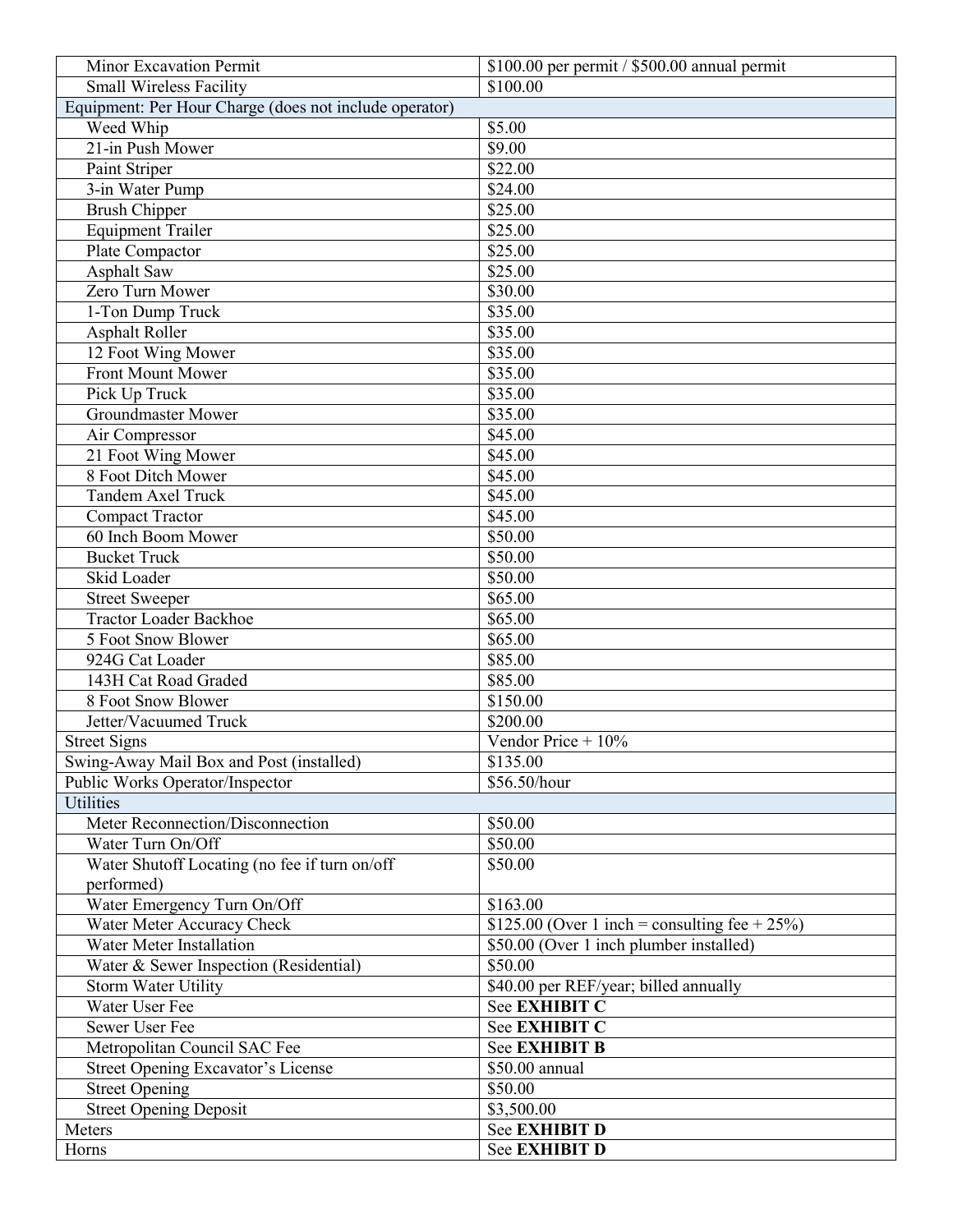| Hydrant Meter Deposit, 2-1/2 Inch Meter Rental Deposit    | \$2,000.00                                           |
|-----------------------------------------------------------|------------------------------------------------------|
| (Refundable)                                              |                                                      |
| Hydrant Water Rental & Usage Fee, 2 1-2 inch and 3/4 inch | \$114.00 (includes use of meter and 5,000 gallons of |
| Meter Rental Usage per 1,000 Gallons                      | water)                                               |
| Usage per 1,000 Gallons                                   | \$4.00                                               |
| Fill Station                                              | $$3.00/1,000$ gallons                                |
| Sewer/Water Capping/On Site Septic Abandonment/Well       | \$500.00 escrow                                      |
| Sealing                                                   |                                                      |
| Late Payment Charge                                       | 3%                                                   |
| Non-Compliant Sump Pump Charge                            | $$100.00/m$ onth                                     |

*All Prices are subject to change as they are based on manufacturer's and vendor's costs PLUS sales tax.*

#### **EXHIBIT A**

#### **VALUATION BASED PERMIT FEE SCHEDULE**

| <b>TOTAL VALUATION</b>         | <b>FEE</b>                                                                    |
|--------------------------------|-------------------------------------------------------------------------------|
| $$1.00 - $500.00$              | \$25.00                                                                       |
|                                |                                                                               |
| \$501.00 - \$20,000.00         | \$25.00 for the first \$500.00 plus \$3.35 for each additional \$100.00, or   |
|                                | fraction thereof, to and including \$20,000.00                                |
| \$20,001.00 - \$25,000.00      | \$73.75 for the first \$20,000.00 plus \$14.75 for each additional \$1,000.00 |
|                                | or fraction thereof, to and including \$25,000.00                             |
| \$25,001.00 - \$50,000.00      | \$413.00 for the first \$25,000.00 plus \$10.75 for each additional           |
|                                | \$1,000.00, or fraction thereof, to and including \$50,000.00                 |
| \$50,001.00 - \$100,000.00     | \$681.75 for the first \$50,000.00 plus \$7.50 for each additional \$1,000.00 |
|                                | or fraction thereof, to and including \$100,000.00                            |
| \$100,001.00 - \$500,000.00    | \$1,056.75 for the first \$100,000.00 plus \$6.00 for each additional         |
|                                | \$1,000.00, or fraction thereof, to and including \$500,000.00                |
| \$500,001.00 to \$1,000,000.00 | \$3,456.75 for the first \$500,000.00 plus \$5.00 for each additional         |
|                                | \$1,000.00, or fraction thereof, to and including \$1,000,000.00              |
| $$1,000,001$ and up            | \$5,956.75 for the first \$1,000,000.00 plus \$4.00 for each additional       |
|                                | \$1,000.00 or fraction thereof                                                |

**Note**: A state surcharge is added to all valuation based fees equaling the following:

- 1) If the valuation of the structure, addition, or alteration is \$1,000,000.00 or less, the surcharge is equivalent to one-half mill (.0005) of the valuation of the structure, addition or alteration
- 2) 2) if the valuation is greater than \$1,000,000.00, the surcharge is \$500.00 plus two-fifths mill (.0004) of the value between \$1,000,000.00 and \$2,000,000.00
- 3) If the valuation is greater than \$2,000,000.00, the surcharge is \$900.00 plus three-tenths mill (.0003) of the value between \$2,000,000.00 and \$3,000,000.00
- 4) If the valuation is greater than \$3,000,000.00, the surcharge is \$1,200.00 plus one-fifth mill (.0002) of the value between \$3,000,000.00 and \$4,000,000.00
- 5) If the valuation is greater than \$4,000,000.00, the surcharge is \$1,400.00 plus one-tenth mill (.0001) of the value between \$4,000,000.00 and \$5,000,000.00
- 6) If the valuation exceeds \$5,000,000.00, the surcharge is \$1,500.00 plus one-twentieth mill (.00005) of the value that exceeds \$5,000,000.00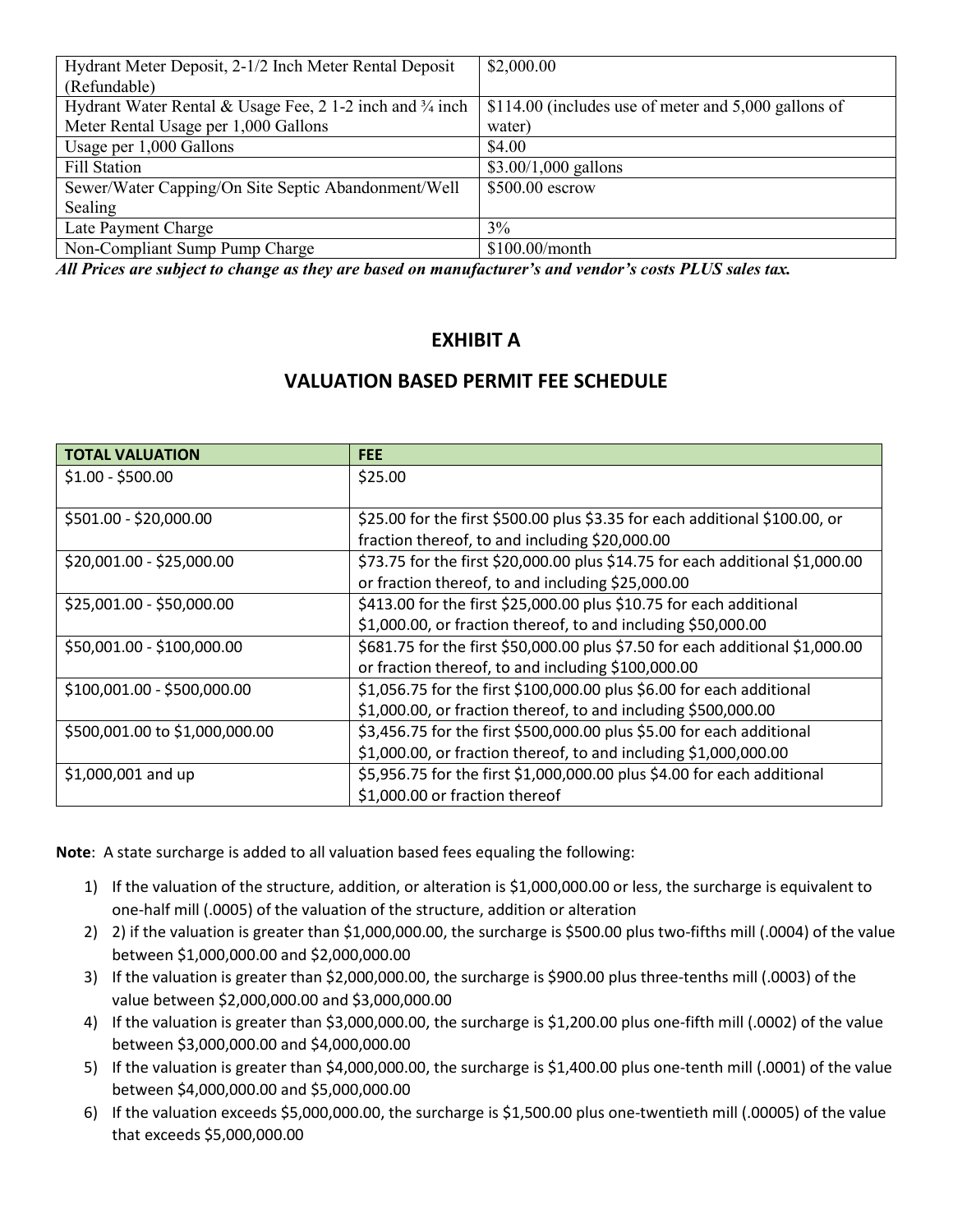#### **EXHIBIT B**

#### **FEES FOR DEVELOPMENT PROJECTS**

| <b>TYPE OF PROJECT</b>                            | <b>FEES</b>                                                    |  |  |  |  |
|---------------------------------------------------|----------------------------------------------------------------|--|--|--|--|
| Project Design Letter of Credit                   | 15-20% 18-22% of construction costs (determined by City        |  |  |  |  |
|                                                   | Engineer)                                                      |  |  |  |  |
| Public/Private Improvement Costs Letter of Credit | 100% 125% of construction costs                                |  |  |  |  |
| Private Improvement Costs Letter of Credit        | 100% of construction costs                                     |  |  |  |  |
| Landscaping Letter of Credit                      | 75% of approved landscaping costs                              |  |  |  |  |
| Sealcoat Escrow                                   | \$0.28 per square foot of public road                          |  |  |  |  |
| Water System Area Charges                         | \$4,585.00 per acre (pay at time of signing Development        |  |  |  |  |
|                                                   | Agreement)                                                     |  |  |  |  |
| Sanitary Sewer Area Charges                       | \$3,150.00 per acre (pay at time of signing Development        |  |  |  |  |
|                                                   | Agreement)                                                     |  |  |  |  |
| Metropolitan Council SAC Fee                      | \$2,485 per SAC unit or as set by Metropolitan Council (pay at |  |  |  |  |
|                                                   | time of building permit)                                       |  |  |  |  |
| City WAC Fee                                      | \$3,600.00 per unit (pay at time of building permit)           |  |  |  |  |
| <b>City Core Sewer Core Fee</b>                   | \$3,600.00 per unit (pay at time of building permit)           |  |  |  |  |
| <b>Parkland Dedication Fee</b>                    |                                                                |  |  |  |  |
| <b>Residential Zoned Areas</b>                    | \$2,500.00 per residential unit                                |  |  |  |  |
| Commercial/Industrial Zoned Areas                 | \$2,500.00 base fee and \$2,500.00 per acre                    |  |  |  |  |

**Note**: Other fees or costs may be required as part of the Development Agreement for special public improvement needs associated with project, such as existing street improvements, traffic signals, materials testing, drainage, etc.

All plans for public improvement projects, including private street projects with public utilities, may be prepared by a qualified engineer as stipulated by a Zoning Code amendment adopted by the City. Construction is to be funded privately by the project developer. Financial guarantees in the form of a letter of credit for engineering and construction costs is to be posted with the City prior to the start of construction.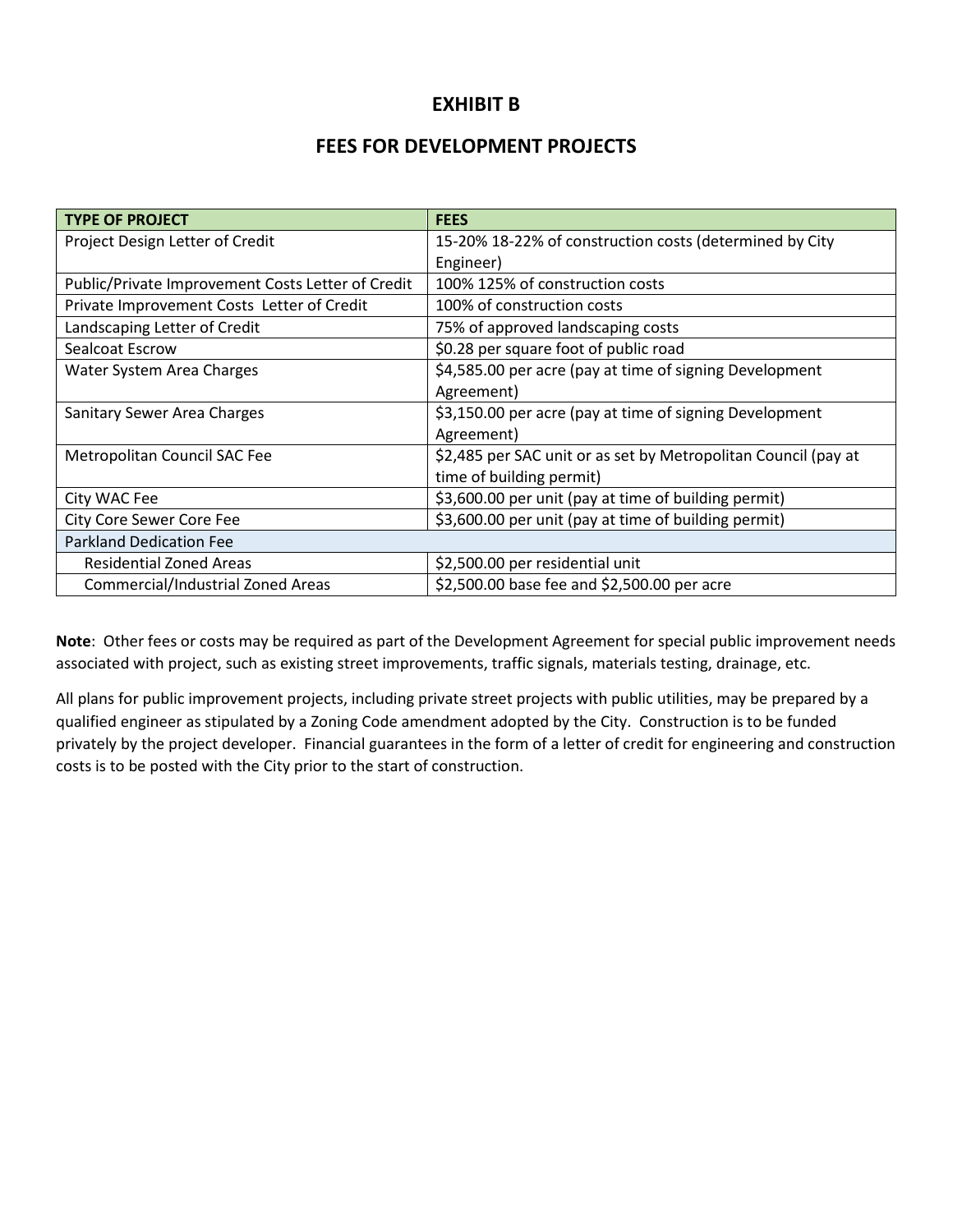# **EXHIBIT C**

# **SANITARY SEWER AND WATER WORKS USER RATES/CHARGES**

# **WATER RATE SCHEDULES**

| 2020 Water Rate Schedule (Effective January 1, 2020) |                                |        |            |              |                     |                     |              |             |                     |         |
|------------------------------------------------------|--------------------------------|--------|------------|--------------|---------------------|---------------------|--------------|-------------|---------------------|---------|
| Service                                              | Minimum                        | Cost   | Fixed      | Water        | Fall/Winter         | Spring/Summer       | Water        | Fall/Winter | Spring/Summer       | Meter   |
| Meter                                                | Units per                      | per    | Charge     | Above        | <b>Quarter Cost</b> | <b>Quarter Cost</b> | Above        | Quarter     | <b>Quarter Cost</b> | Fee per |
| Size                                                 | Quarter                        | Unit   | Quarterly  | <b>Units</b> | per Unit            | per Unit            | <b>Units</b> | Cost per    | per Unit            | Quarter |
| Inches                                               |                                |        | Bill       | per          |                     |                     | per          | Unit        |                     |         |
|                                                      |                                |        |            | Quarter      |                     |                     | Quarter      |             |                     |         |
| $\frac{3}{4}$                                        | 5.                             | \$6.10 | \$30.50    | 5            | \$4.34              | \$4.76              | 15           | \$4.54      | \$6.22              | \$2.42  |
| 1                                                    | 10                             | \$5.88 | \$58.80    | 10           | \$4.34              | \$4.76              | 30           | \$4.54      | \$6.22              | \$2.75  |
| $1 - 1/2$                                            | 22                             | \$5.88 | \$129.36   | 22           | \$4.34              | \$4.76              | 66           | \$4.54      | \$6.22              | \$2.97  |
| 2                                                    | 40                             | \$5.88 | \$235.20   | 40           | \$4.34              | \$4.76              | 120          | \$4.54      | \$6.22              | \$3.30  |
| $\overline{3}$                                       | 90                             | \$5.88 | \$529.20   | 90           | \$4.34              | \$4.76              | 270          | \$4.54      | \$6.22              | \$3.52  |
| 4                                                    | 160                            | \$5.88 | \$940.80   | 160          | \$4.34              | \$4.76              | 480          | \$4.54      | \$6.22              | \$3.85  |
| 6                                                    | 320                            | \$5.88 | \$1,881.60 | 320          | \$4.34              | \$4.76              | 960          | \$4.54      | \$6.22              | \$3.85  |
|                                                      | Lead Testing: 2.43 per quarter |        |            |              |                     |                     |              |             |                     |         |

|               | 2021 Water Rate Schedule (Effective January 1, 2021) |        |            |         |             |                  |              |             |                     |         |
|---------------|------------------------------------------------------|--------|------------|---------|-------------|------------------|--------------|-------------|---------------------|---------|
| Service       | Minimum                                              | Cost   | Fixed      | Water   | Fall/Winter | Spring/Summer    | Water        | Fall/Winter | Spring/Summer       | Meter   |
| Meter         | Units per                                            | per    | Charge     | Above   | Quarter     | Quarter Cost per | Above        | Quarter     | <b>Quarter Cost</b> | Fee per |
| <b>Size</b>   | Quarter                                              | Unit   | Quarterly  | Units   | Cost per    | Unit             | <b>Units</b> | Cost per    | per Unit            | Quarter |
| Inches        |                                                      |        | Bill       | per     | Unit        |                  | per          | Unit        |                     |         |
|               |                                                      |        |            | Quarter |             |                  | Quarter      |             |                     |         |
| $\frac{3}{4}$ | 5                                                    | \$6.53 | \$32.64    | 5       | \$4.64      | \$5.10           | 15           | \$4.86      | \$6.65              | \$2.59  |
| 1             | 10                                                   | \$6.29 | \$62.92    | 10      | \$4.64      | \$5.10           | 30           | \$4.86      | \$6.65              | \$2.94  |
| $1 - 1/2$     | 22                                                   | \$6.29 | \$138.41   | 22      | \$4.64      | \$5.10           | 66           | \$4.86      | \$6.65              | \$3.18  |
| 2             | 40                                                   | \$6.29 | \$251.66   | 40      | \$4.64      | \$5.10           | 120          | \$4.86      | \$6.65              | \$3.53  |
| 3             | 90                                                   | \$6.29 | \$566.24   | 90      | \$4.64      | \$5.10           | 270          | \$4.86      | \$6.65              | \$3.77  |
| 4             | 160                                                  | \$6.29 | \$1,006.65 | 160     | \$4.64      | \$5.10           | 480          | \$4.86      | \$6.65              | \$4.12  |
| 6             | 320                                                  | \$6.29 | \$2,013.29 | 320     | \$4.64      | \$5.10           | 960          | \$4.86      | \$6.65              | \$4.12  |
|               | Lead Testing: 2.43 per quarter                       |        |            |         |             |                  |              |             |                     |         |

|                | 2022 Water Rate Schedule (Effective January 1, 2022) |                                |            |              |                     |                     |              |             |                     |         |
|----------------|------------------------------------------------------|--------------------------------|------------|--------------|---------------------|---------------------|--------------|-------------|---------------------|---------|
| Service        | Minimum                                              | Cost                           | Fixed      | Water        | Fall/Winter         | Spring/Summer       | Water        | Fall/Winter | Spring/Summer       | Meter   |
| Meter          | Units per                                            | per                            | Charge     | Above        | <b>Quarter Cost</b> | <b>Quarter Cost</b> | Above        | Quarter     | <b>Quarter Cost</b> | Fee per |
| <b>Size</b>    | Quarter                                              | Unit                           | Quarterly  | <b>Units</b> | per Unit            | per Unit            | <b>Units</b> | Cost per    | per Unit            | Quarter |
| <b>Inches</b>  |                                                      |                                | Bill       | per          |                     |                     | per          | Unit        |                     |         |
|                |                                                      |                                |            | Quarter      |                     |                     | Quarter      |             |                     |         |
| $\frac{3}{4}$  | 5                                                    | \$6.98                         | \$34.92    | 5.           | \$4.96              | \$5.45              | 15           | \$5.20      | \$7.12              | \$2.77  |
|                | 10                                                   | \$6.73                         | \$67.32    | 10           | \$4.96              | \$5.45              | 30           | \$5.20      | \$7.12              | \$3.15  |
| $1 - 1/2$      | 22                                                   | \$6.73                         | \$148.10   | 22           | \$4.96              | \$5.45              | 66           | \$5.20      | \$7.12              | \$3.40  |
| $\overline{2}$ | 40                                                   | \$6.73                         | \$269.28   | 40           | \$4.96              | \$5.45              | 120          | \$5.20      | \$7.12              | \$3.78  |
| 3              | 90                                                   | \$6.73                         | \$605.87   | 90           | \$4.96              | \$5.45              | 270          | \$5.20      | \$7.12              | \$4.03  |
| 4              | 160                                                  | \$6.73                         | \$1,077.11 | 160          | \$4.96              | \$5.45              | 480          | \$5.20      | \$7.12              | \$4.41  |
| 6              | 320                                                  | \$6.73                         | \$2,154.22 | 320          | \$4.96              | \$5.45              | 960          | \$5.20      | \$7.12              | \$4.41  |
|                |                                                      | Lead Testing: 2.43 per quarter |            |              |                     |                     |              |             |                     |         |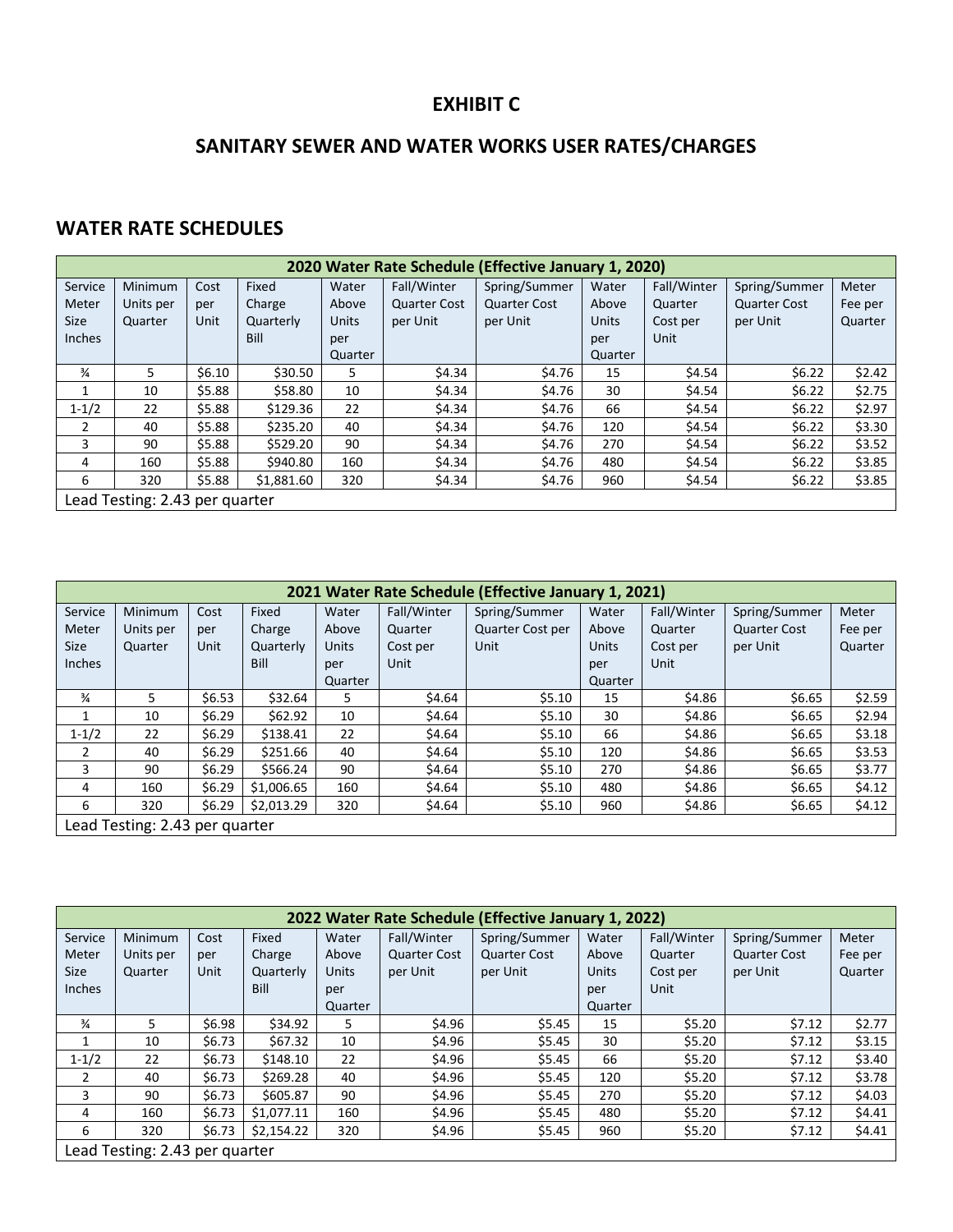# **EXHIBIT C (cont.)**

## **SANITARY SEWER AND WATER WORKS USER RATES/CHARGES**

|               | 2023 Water Rate Schedule (Effective January 1, 2023) |        |            |              |             |                     |              |            |                     |         |
|---------------|------------------------------------------------------|--------|------------|--------------|-------------|---------------------|--------------|------------|---------------------|---------|
| Service       | Minimum                                              | Cost   | Fixed      | Water        | Fall/Winter | Spring/Summer       | Water        | Fall/Winte | Spring/Summer       | Meter   |
| Meter         | Units per                                            | per    | Charge     | Above        | Quarter     | <b>Quarter Cost</b> | Above        | r Quarter  | <b>Quarter Cost</b> | Fee per |
| <b>Size</b>   | Quarter                                              | Unit   | Quarterly  | <b>Units</b> | Cost per    | per Unit            | <b>Units</b> | Cost per   | per Unit            | Quarter |
| Inches        |                                                      |        | Bill       | per          | Unit        |                     | per          | Unit       |                     |         |
|               |                                                      |        |            | Quarter      |             |                     | Quarter      |            |                     |         |
| $\frac{3}{4}$ | 5.                                                   | \$7.19 | \$35.97    | 5            | \$5.11      | \$5.62              | 15           | \$5.36     | \$7.33              | \$2.85  |
|               | 10                                                   | \$6.93 | \$69.34    | 10           | \$5.11      | \$5.62              | 30           | \$5.36     | \$7.33              | \$3.24  |
| $1 - 1/2$     | 22                                                   | \$6.93 | \$152.55   | 22           | \$5.11      | \$5.62              | 66           | \$5.36     | \$7.33              | \$3.50  |
| 2             | 40                                                   | \$6.93 | \$277.36   | 40           | \$5.11      | \$5.62              | 120          | \$5.36     | \$7.33              | \$3.89  |
| 3             | 90                                                   | \$6.93 | \$624.05   | 90           | \$5.11      | \$5.62              | 270          | \$5.36     | \$7.33              | \$4.15  |
| 4             | 160                                                  | \$6.93 | \$1,109.42 | 160          | \$5.11      | \$5.62              | 480          | \$5.36     | \$7.33              | \$4.54  |
| 6             | 320                                                  | \$6.93 | \$2,218.85 | 320          | \$5.11      | \$5.62              | 960          | \$5.36     | \$7.33              | \$4.54  |
|               | Lead Testing: 2.43 per quarter                       |        |            |              |             |                     |              |            |                     |         |

#### **SEWER RATE SCHEDULES**

| 2020 Sewer Rate Schedule (Effective January 1, 2020)                                                              |                                                                 |                |                       |             |               |  |  |
|-------------------------------------------------------------------------------------------------------------------|-----------------------------------------------------------------|----------------|-----------------------|-------------|---------------|--|--|
| Meter Size Inches                                                                                                 | Minimum Units*                                                  | Cost per Unit* | Minimum               | Sewer Above | Cost per Unit |  |  |
|                                                                                                                   | per Quarter                                                     |                | <b>Quarterly Bill</b> | Units*      | Above Minimum |  |  |
| $\frac{3}{4}$ inch                                                                                                | 5                                                               | \$13.13        | \$65.62               | 5           | \$6.83        |  |  |
|                                                                                                                   | Maximum charge for 3⁄4 inch residential per quarter<br>\$108.34 |                |                       |             |               |  |  |
| 1 inch & Larger                                                                                                   | 5                                                               | \$13.12        | \$65.62               | 5           | \$6.83        |  |  |
|                                                                                                                   |                                                                 |                |                       |             |               |  |  |
|                                                                                                                   | \$108.34<br>Sewer Flat Rage per Quarter                         |                |                       |             |               |  |  |
|                                                                                                                   |                                                                 |                |                       |             |               |  |  |
| *Units are per 1,000 gallons                                                                                      |                                                                 |                |                       |             |               |  |  |
| Sewer charge for % inch based on winter quarter water use on residential accounts                                 |                                                                 |                |                       |             |               |  |  |
| Sewer flat rate charge for unmetered residential or other accounts shall be the established flat rate per quarter |                                                                 |                |                       |             |               |  |  |
|                                                                                                                   | multiplied by the number of SAC units                           |                |                       |             |               |  |  |

| 2021 Sewer Rate Schedule (Effective January 1, 2021)                                                              |                |                |                       |             |               |  |
|-------------------------------------------------------------------------------------------------------------------|----------------|----------------|-----------------------|-------------|---------------|--|
| Meter Size Inches                                                                                                 | Minimum Units* | Cost per Unit* | Minimum               | Sewer Above | Cost per Unit |  |
|                                                                                                                   | per Quarter    |                | <b>Quarterly Bill</b> | Units*      | Above Minimum |  |
| $\frac{3}{4}$ inch                                                                                                | 5              | \$13.91        | \$69.56               | 5           | \$7.24        |  |
| Maximum charge for 3⁄4 inch residential per quarter<br>\$114.84                                                   |                |                |                       |             |               |  |
| 1 inch & Larger                                                                                                   | 5              | \$13.91        | \$69.56               | 5.          | \$7.24        |  |
|                                                                                                                   |                |                |                       |             |               |  |
| \$114.84<br>Sewer Flat Rage per Quarter                                                                           |                |                |                       |             |               |  |
|                                                                                                                   |                |                |                       |             |               |  |
| *Units are per 1,000 gallons                                                                                      |                |                |                       |             |               |  |
| Sewer charge for % inch based on winter quarter water use on residential accounts                                 |                |                |                       |             |               |  |
| Sewer flat rate charge for unmetered residential or other accounts shall be the established flat rate per quarter |                |                |                       |             |               |  |

multiplied by the number of SAC units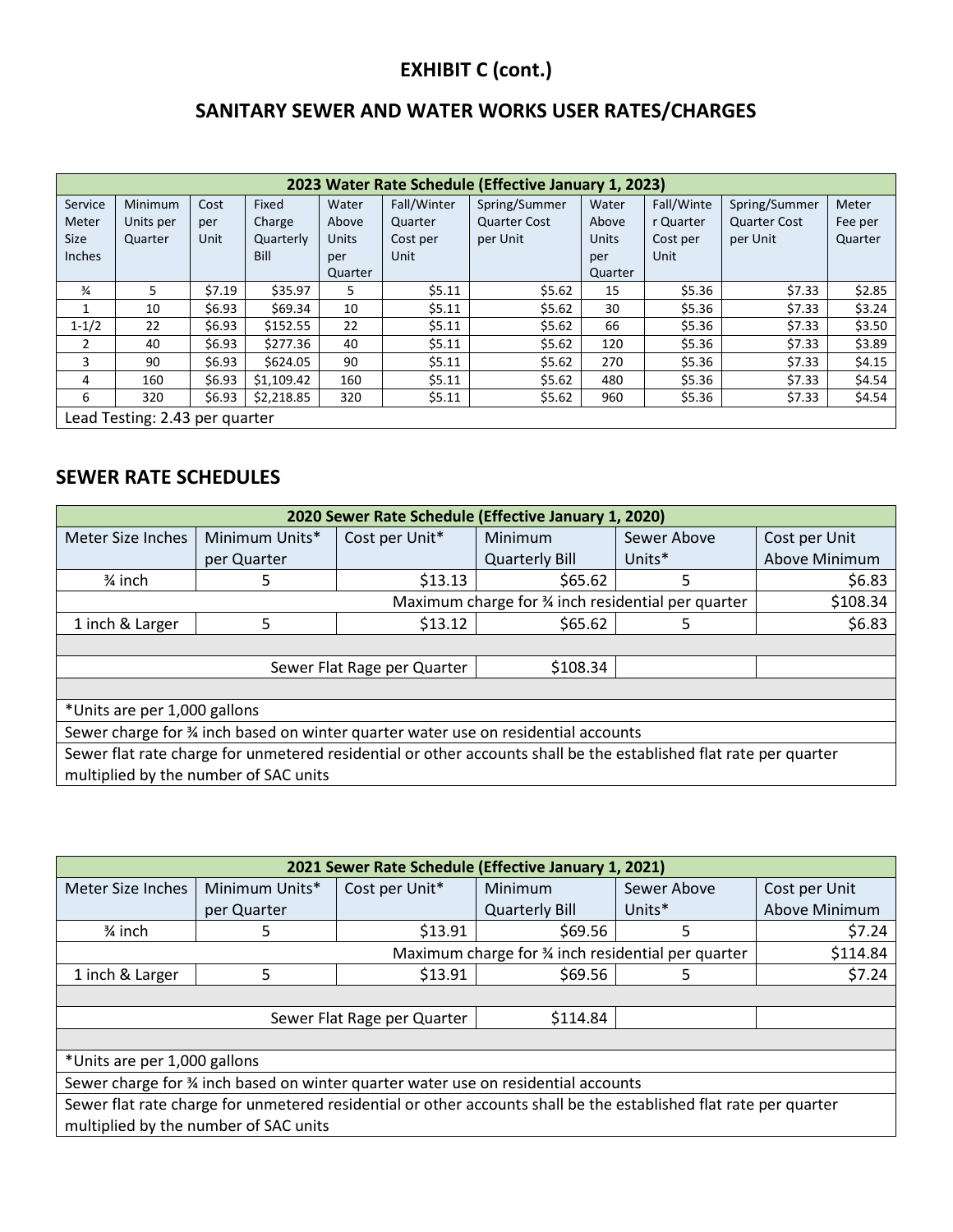# **EXHIBIT C (cont.)**

## **SANITARY SEWER AND WATER WORKS USER RATES/CHARGES**

| 2022 Sewer Rate Schedule (Effective January 1, 2022)                                                              |                                                               |                |                       |             |               |  |  |
|-------------------------------------------------------------------------------------------------------------------|---------------------------------------------------------------|----------------|-----------------------|-------------|---------------|--|--|
| Meter Size Inches                                                                                                 | Minimum Units*                                                | Cost per Unit* | Minimum               | Sewer Above | Cost per Unit |  |  |
|                                                                                                                   | per Quarter                                                   |                | <b>Quarterly Bill</b> | Units*      | Above Minimum |  |  |
| $\frac{3}{4}$ inch                                                                                                | 5                                                             | \$14.75        | \$73.73               | 5           | \$7.68        |  |  |
|                                                                                                                   | Maximum charge for % inch residential per quarter<br>\$121.73 |                |                       |             |               |  |  |
| 1 inch & Larger                                                                                                   | 5                                                             | \$14.75        | \$73.73               | 5.          | \$7.68        |  |  |
|                                                                                                                   |                                                               |                |                       |             |               |  |  |
|                                                                                                                   | \$121.73<br>Sewer Flat Rage per Quarter                       |                |                       |             |               |  |  |
|                                                                                                                   |                                                               |                |                       |             |               |  |  |
| *Units are per 1,000 gallons                                                                                      |                                                               |                |                       |             |               |  |  |
| Sewer charge for 34 inch based on winter quarter water use on residential accounts                                |                                                               |                |                       |             |               |  |  |
| Sewer flat rate charge for unmetered residential or other accounts shall be the established flat rate per quarter |                                                               |                |                       |             |               |  |  |
|                                                                                                                   | multiplied by the number of SAC units                         |                |                       |             |               |  |  |

| 2023 Sewer Rate Schedule (Effective January 1, 2023)                                                                                                       |                                         |                |                       |             |               |  |
|------------------------------------------------------------------------------------------------------------------------------------------------------------|-----------------------------------------|----------------|-----------------------|-------------|---------------|--|
| Meter Size Inches                                                                                                                                          | Minimum Units*                          | Cost per Unit* | Minimum               | Sewer Above | Cost per Unit |  |
|                                                                                                                                                            | per Quarter                             |                | <b>Quarterly Bill</b> | Units*      | Above Minimum |  |
| $\frac{3}{4}$ inch                                                                                                                                         | 5                                       | \$15.63        | \$78.15               | 5           | \$8.14        |  |
| Maximum charge for 3⁄4 inch residential per quarter<br>\$129.03                                                                                            |                                         |                |                       |             |               |  |
| 1 inch & Larger                                                                                                                                            | 5                                       | \$15.63        | \$78.15               | 5.          | \$8.14        |  |
|                                                                                                                                                            |                                         |                |                       |             |               |  |
|                                                                                                                                                            | \$129.03<br>Sewer Flat Rage per Quarter |                |                       |             |               |  |
|                                                                                                                                                            |                                         |                |                       |             |               |  |
| *Units are per 1,000 gallons                                                                                                                               |                                         |                |                       |             |               |  |
| Sewer charge for % inch based on winter quarter water use on residential accounts                                                                          |                                         |                |                       |             |               |  |
| Sewer flat rate charge for unmetered residential or other accounts shall be the established flat rate per quarter<br>multiplied by the number of SAC units |                                         |                |                       |             |               |  |